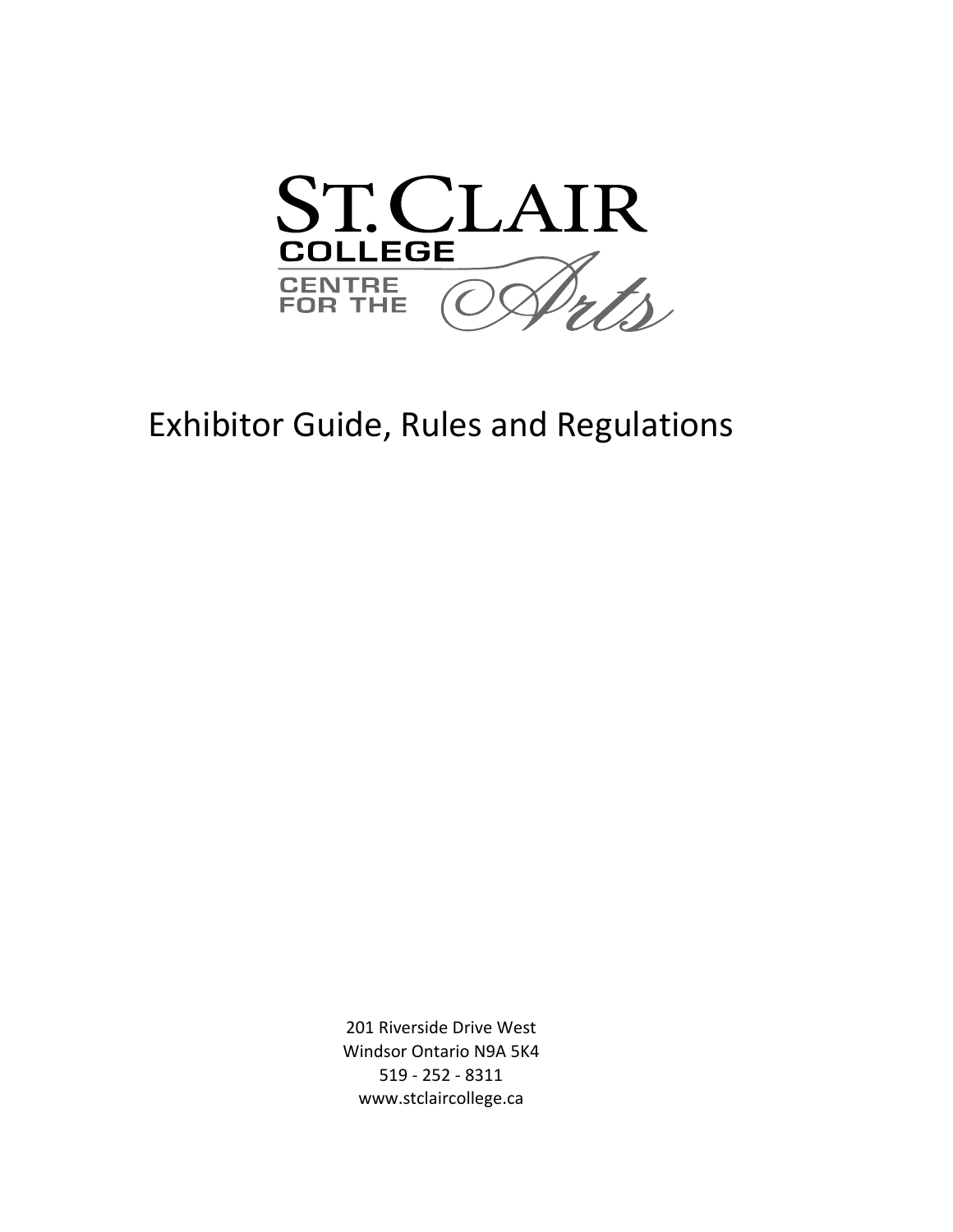### Hall Specifications

The Centre for the Arts is a multi-use facility with exhibition halls on 3 levels

All halls are carpeted with the exception of hallways

|                                        | <b>Dimensions</b> | Square Footage | Ceiling Height | <b>Elevator Access</b> |
|----------------------------------------|-------------------|----------------|----------------|------------------------|
| Fourth Floor<br>International Ballroom | 33'X125"          | 4016           | 12"            | Service                |
| Second Floor<br>Skyline Ballroom       | 90'X153'          | 13667          | 14'6''         | Freight/Service        |
| First Floor<br>Dieppe Ballroom         | 35'X110'          | 3850           | 9'6''          | Freight/Service        |

There are two elevators for access to the Exhibit Halls

| Service Elevator | Cab Size                                                        | 7'10"x5'4" |
|------------------|-----------------------------------------------------------------|------------|
|                  | Cab Height                                                      | 6'10''     |
|                  | Weight limit                                                    | 4300 LBS   |
|                  | Note: The Service Elevator will access all Floors               |            |
| Freight Elevator | Cab Size                                                        | 8'6''x21'  |
|                  | Cab Height                                                      | 8'11"      |
|                  | Weight limit                                                    | 10,000 LBS |
|                  | Note: The Freight Elevator will access the Skyline Room (Second |            |
|                  | Floor)                                                          |            |

Please Note the Following:

1/ The Freight Elevator may be operated by SCCCA Personnel ONLY.

2/ The Dieppe Room does not require an elevator and is located directly off the Loading Dock.

3/ Access to the International Room is via the Service Elevator only.

4/ The use of the Guest Elevators and Escalator are not permitted for move in/out purposes.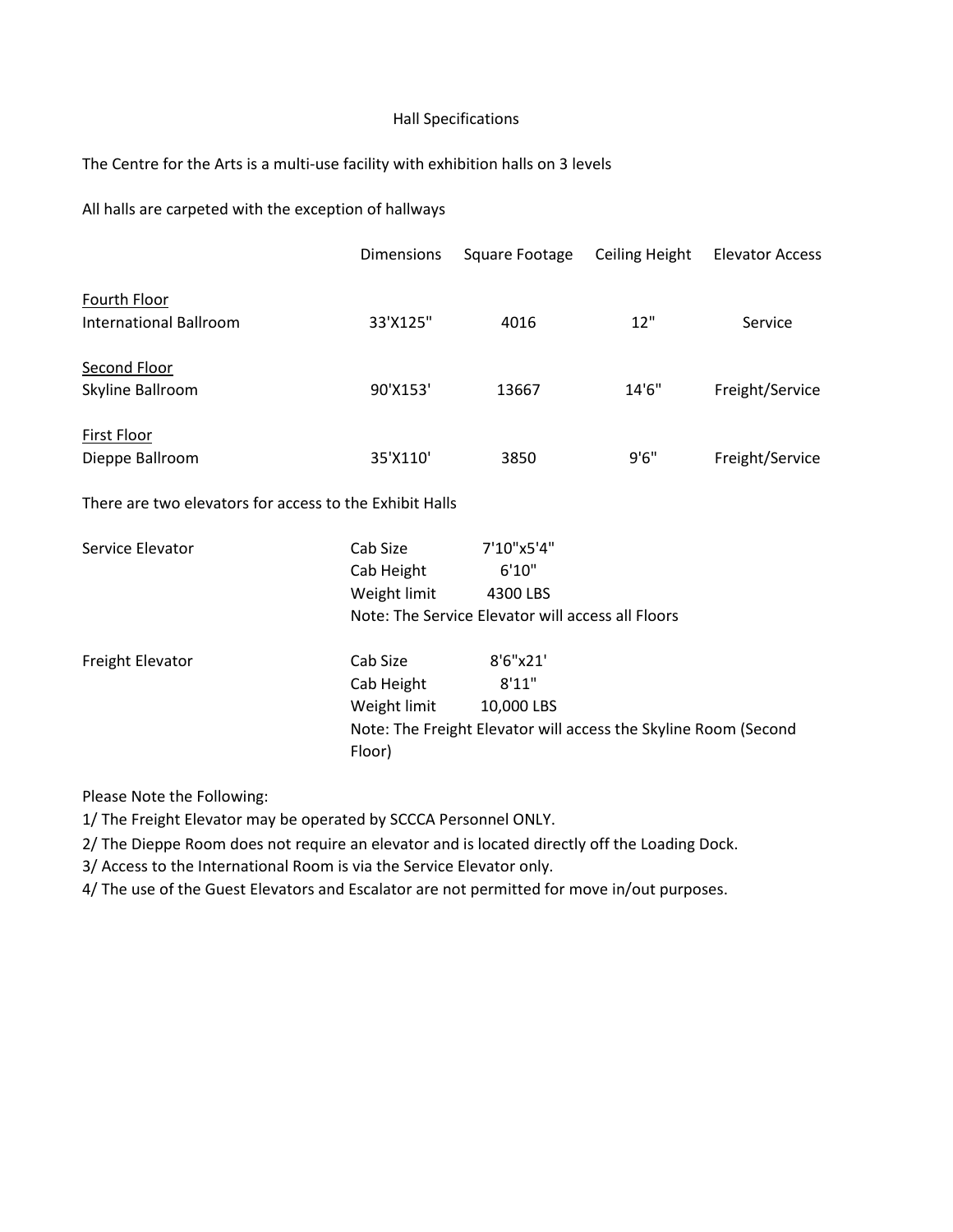## Electrical Availability per Function Room

| Fourth Floor                                                                           |                                                                                                        |
|----------------------------------------------------------------------------------------|--------------------------------------------------------------------------------------------------------|
| <b>International Ballroom</b>                                                          | 1 - 30 amp (middle of the room)<br>2 - 15 amp duplexes (each room)<br>4 Microphone Outlets (each room) |
| Terrace                                                                                | 4 -15 amp duplexes<br><b>Water Outlet</b>                                                              |
| Port of Windsor                                                                        | $2 - 15$ amp                                                                                           |
| <b>Second Floor</b><br>Skyline Ballroom                                                | 21 Floor Ports (20 feet apart)<br>30 amp and 15 amp in each floor port                                 |
| North Wall                                                                             | 3 - 30amp<br>5 - 15 amp duplexes                                                                       |
| East Wall                                                                              | 1-15 amp duplex                                                                                        |
| South Wall                                                                             | Unlimited                                                                                              |
| <b>Pre Function B Side</b>                                                             | $1 - 30$ amp<br>1-15 amp duplex                                                                        |
| <b>First Floor</b><br>Dieppe Ballroom                                                  | 12 - 30 amp Floor Ports<br>16 - 15 amp Duplex Outlets<br>8 Microphone Outlets                          |
| South Wall                                                                             | 60 amp service available                                                                               |
| Main Lobby                                                                             | 30 amp<br>20 amp<br>15 amp                                                                             |
| <b>Loading Dock</b>                                                                    | 15 amp service                                                                                         |
| Gallery                                                                                | 2-15 amp service at each end of the Gallery                                                            |
| <b>Theatre Lobbies</b><br>First Floor Lobby<br>Second Floor Lobby<br>Third Floor Lobby | No service available<br>31 amp service<br>No service available                                         |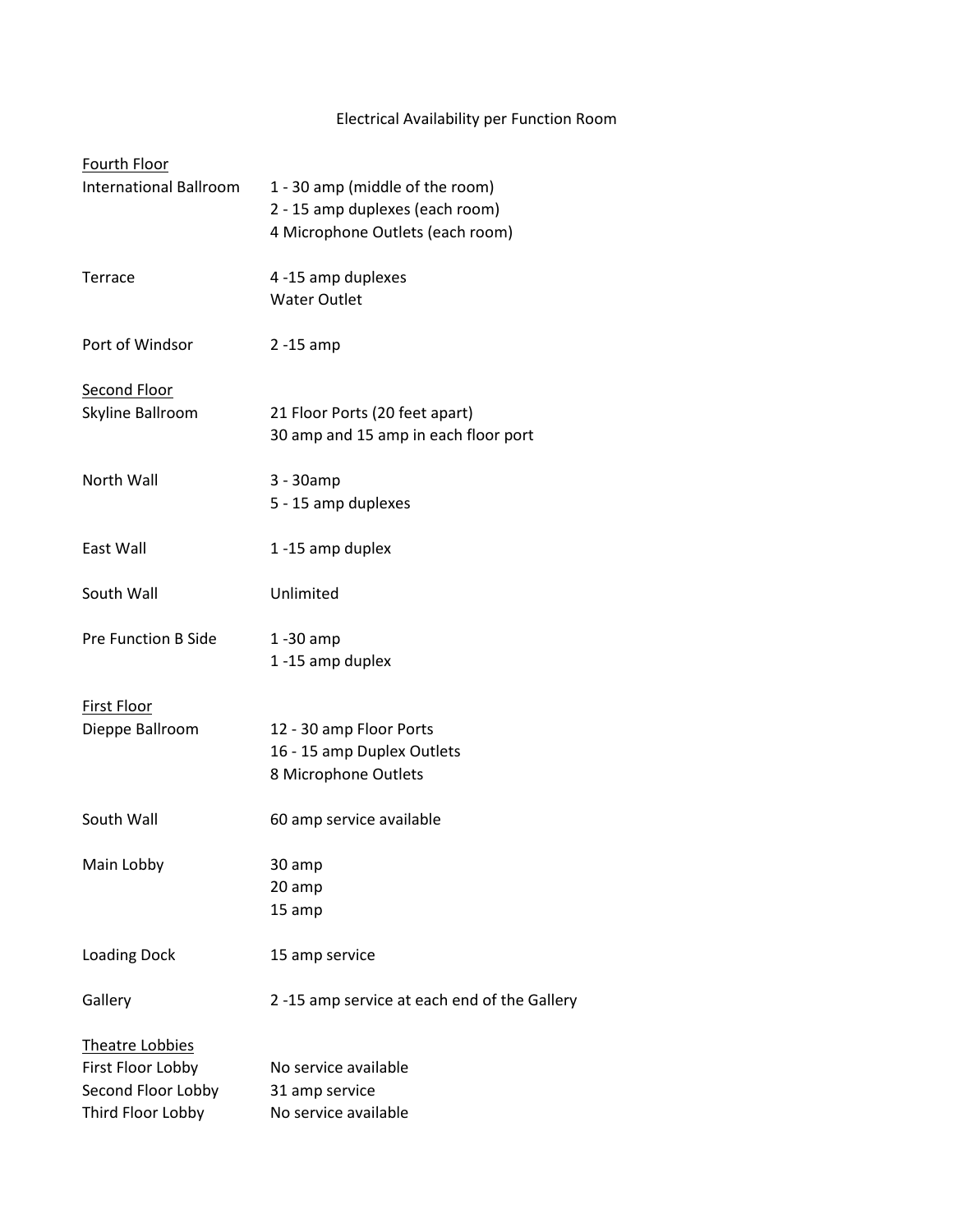## Loading Dock and Security

## Loading Dock

There are 2 loading docks to expedite the move in of exhibitor equipment which are accessed from Pitt Street (one way, east bound) located directly behind the complex.

Loading Dock 1 will accommodate two cube vans

Loading Dock 2 is ramped to accommodate one tractor trailer.

Loading Dock Equipment

Hand Carts Flat Beds 1 Electric Walkie Pallet Cart

### Guidelines:

The front drive of the building is not to be used for loading in or out. This area is for handicap drop off only and all violators will be towed.

All vehicles parked in the loading dock must report to Security upon arrival to the dock.

Vehicles must be moved out once load in is completed and no vehicles are permitted to stay parked on site unless approved through Security

#### **Security**

Security is located in the Main Lobby which is found on the west side of the ground level. Security is situated in a Front Office that is accessible across from the guest elevators. Security Hours of operation are dependent upon the Academic Schedules and Event Bookings. Security can be reached from any landline at extension 4909.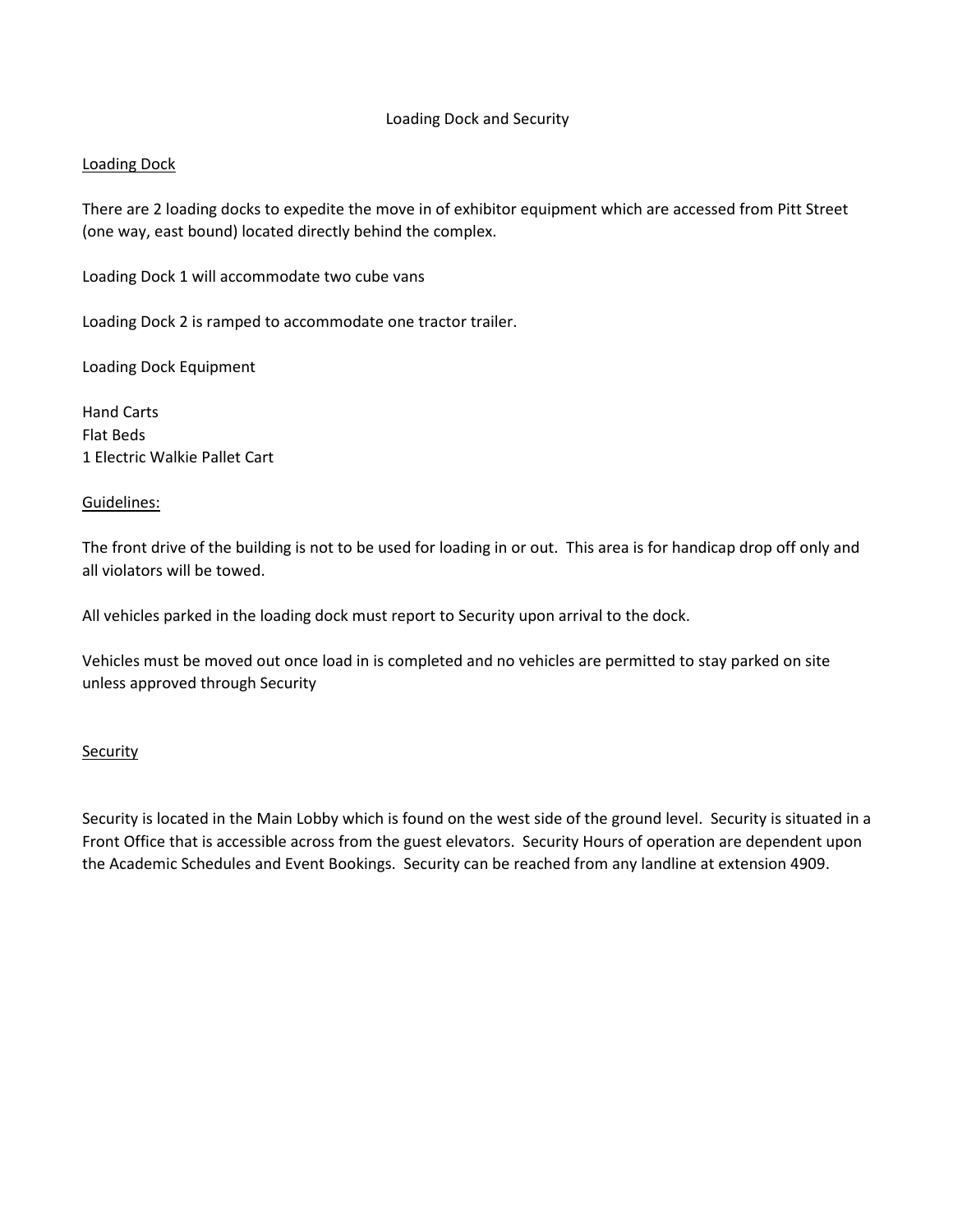#### Move In and Set up

### **Guidelines**

Deliveries from Exhibitors will not be accepted prior to the scheduled date of move in unless prior arrangements have been made with a Service Member.

It is the responsibility of the Exhibitor to unload their trucks, transport their displays to the exhibit halls, set up, dismantle and remove the display from the building at the conclusion of the show. **All Move In and Move Out may be conducted from the loading dock only which is located off Pitt Street Loading and unloading via the main entrance is strictly prohibited.**

In order to avoid damage to the facility flooring, it is the exhibitors responsibility to take proper care and diligence while moving equipment and materials. Exhibitors will be responsible for any damage incurred to the facility.

Booth furnishing that require suspension from the ceiling must be prearranged and authorized by the Service Member of the College.

Nails, tape , screws, tack pins, etc. and strictly prohibited on the walls and all furnishing must be free standing. Tape to mark the exhibit floor must be removed at the conclusion of the show/event. Tape leaving glue residue on carpet and flooring is not permitted. All expenses for clearing tape will be charged to the booking client.

All materials used for draping and or decoration must be fire retardant and have a fire resist5iance rating in accordance with the Ontario Fire Code.

Aisles must be kept clear during set up, operation and dismantling of the show. Fire exits, hose cabinets, and pull stations must remain in clear site and accessible at all times.

All electrical equipment must be CSA approved or inspected by Ontario Hydro before the equipment may be lawfully displayed/operated.

### Vehicle Regulations

Vehicles are not to be driven within the complex and all vehicles must be pushed on and off the Freight Elevator and into the exhibit hall.

Tiles must be placed under the tires and drop sheets must be placed under the engine.

Gas tanks must have locking caps and the battery cable must be disconnected. Engines must contain no more than one quarter tank of fuel.

Equipment with small gasoline engines must have its fuel tank drained and dry ice must be placed in the empty gasoline tank.